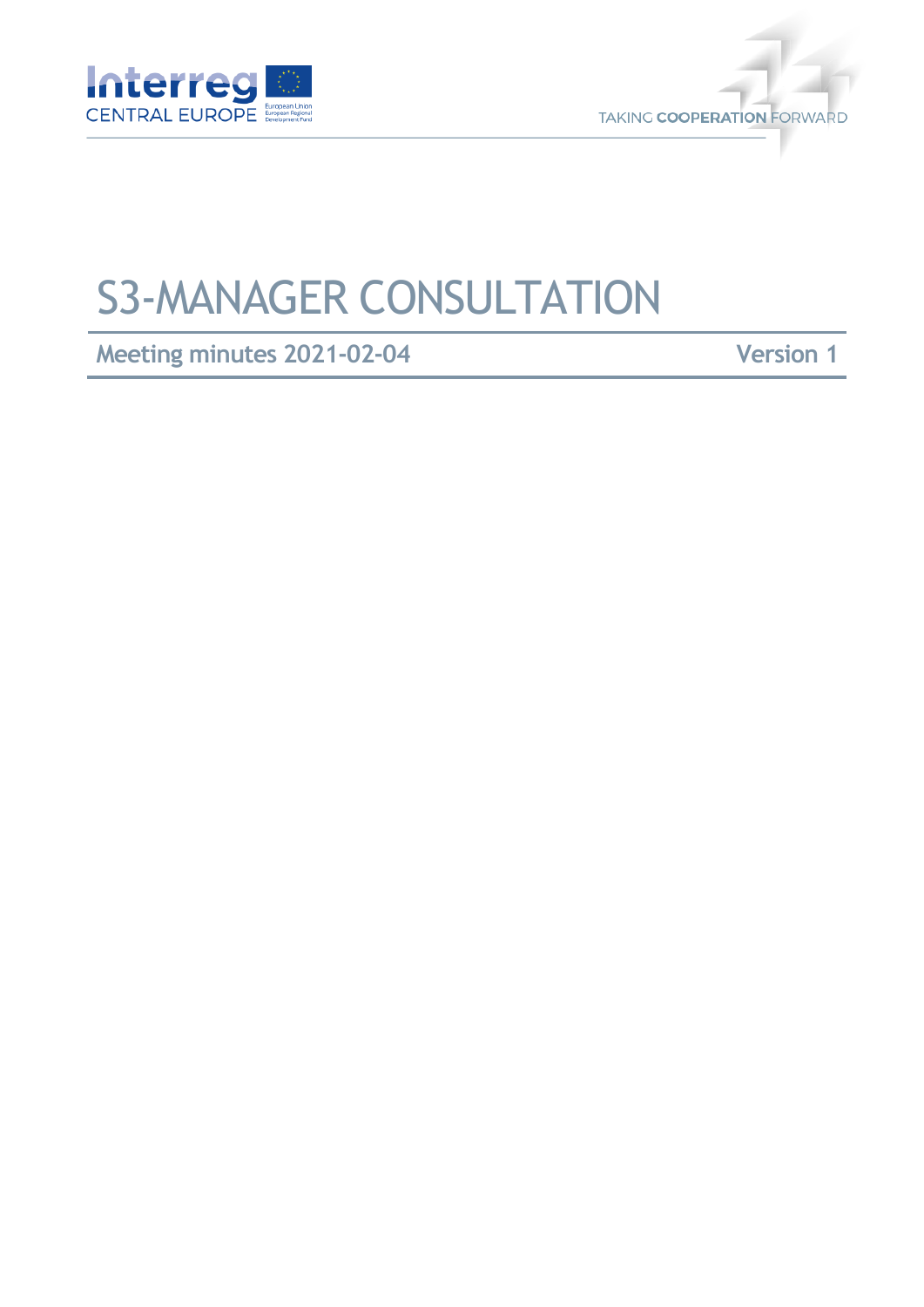



| <b>Participants</b> | Moreno Da Ros (S3 Manager veneto region)<br>Enrico Segantin (Project Manager, t2i) |
|---------------------|------------------------------------------------------------------------------------|
| Date of meeting     | February 4, 2021                                                                   |
| Location            | meeting realized through the Google Meet platform                                  |

## **17:00**

- Description of TransFarm project
- Explanation, why S3 Managers are involved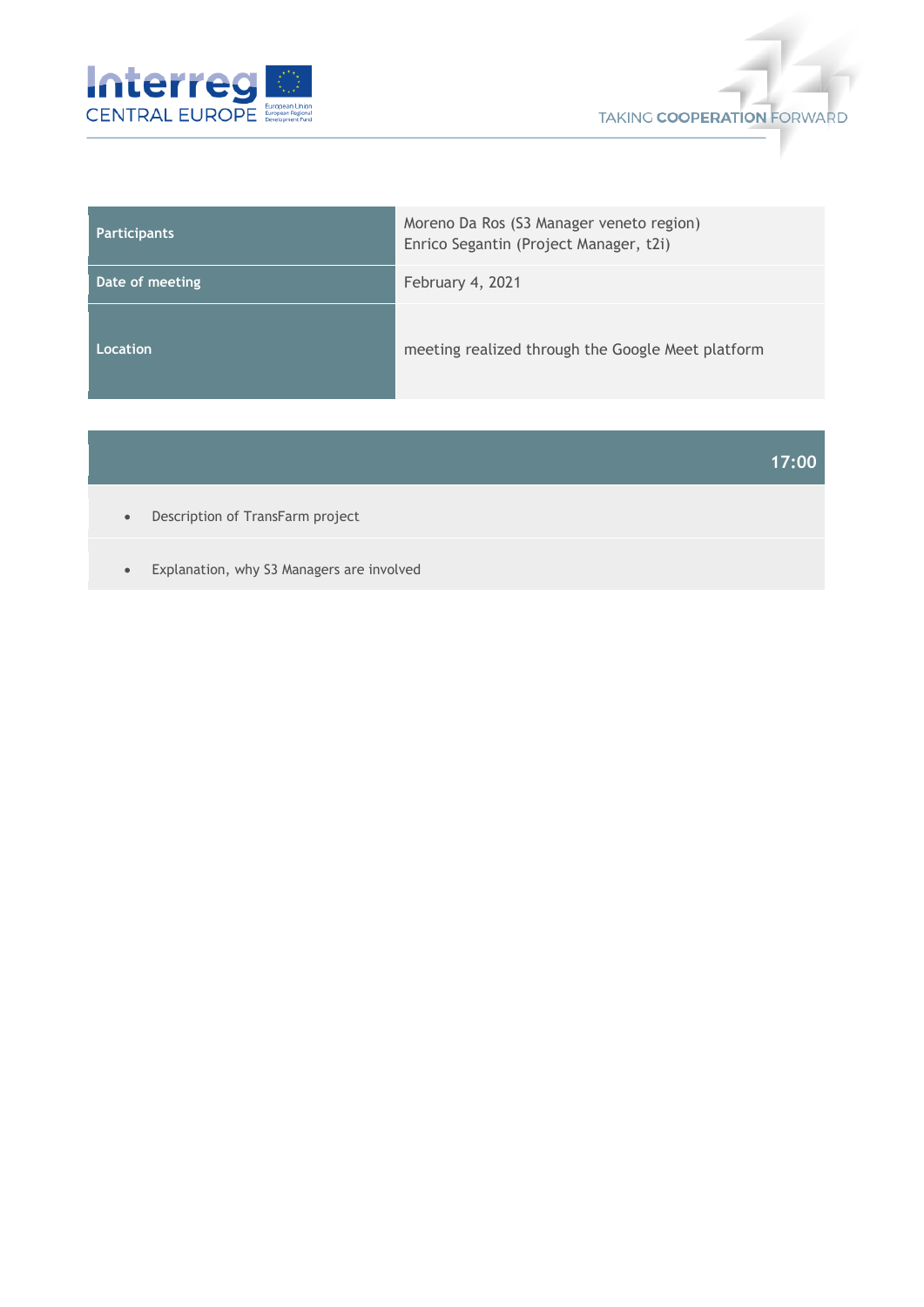



 What are regional / national authorities doing to support the regional industry operating in Precision Farming?

The Veneto Region has included precision agriculture within the development trajectory of "SMART AGRIFOOD DEVELOPMENT TRAJECTORIES AND SUSTAINABLE AGRI-FOOD TECHNOLOGIES

## 1. DEVELOPMENT OF PRECISION AGRICULTURE AND ZOOTECHNY

The trajectory concerns innovation actions for the development of precision agriculture and animal husbandry. In this context, actions related to the assessments of the variable rate in fertilization, irrigation, treatments, hydrogeological risks, etc. can also be considered. using precision sensors, multispectral and hyperspectral analyzes, LiDAR scan. The creation of decision support systems and management of the agricultural and livestock sector by means of complex algorithms (e.g. epidemiological, climatic forecast models, etc., Internet of Things, use of drones, analysis of "Big Data").

2. DEVELOPMENT OF MORE EFFICIENT PRODUCTS AND EQUIPMENT AND ENABLING TECHNOLOGIES FOR PRODUCTION IN ORGANIC AGRICULTURE

This trajectory includes all the interventions and enabling and innovative technologies to support the efficiency and quality of organic agricultural production. This includes innovations aimed at the conservation of the organic substance of the soils and the consequent microbial vitality, the enhancement of plant biodiversity for the defense against parasites, the recovery of ancient and traditional high quality agricultural specialties.

3. INNOVATIONS AND RESOURCES FOR THE OPTIMIZATION OF THE NUTRITIONAL STATE AND THE ECO-SUSTAINABLE PLANT HEALTH DEFENSE OF CROPS

This trajectory includes all the innovations and technologies for optimizing the phytosanitary and nutritional status of crops, while reducing their environmental impact. These include strategies for reducing phytosanitary treatments and the use of less impacting active ingredients; biotechnologies applied to obtaining high quality products, to the genetic improvement of the response to environmental stress and to the defense against plant and animal parasites; the analysis and reproduction of specific ecosystems, functional to local crops; the optimization of ecological and microbial relationships between plant, soil and environment; technologies capable of detecting the presence of pathogens and parasites to reduce the use of plant protection products and increase their effectiveness; the analysis and use of biodiversity in local agricultural production.

4. DEVELOPMENT OF METHODS AND TECHNOLOGIES IN FAVOR OF INTEGRATED SYSTEMS BETWEEN AGRI-FOOD, TOURISM AND ECOLOGY

This trajectory is dedicated to innovative interventions of integration between the various agri-food, tourism and environmental protection activities, aimed at the socio-economic enhancement of the territory. This context also includes innovations that can enhance prestige agricultural-forestry productions to give productive continuity and life to the areas concerned. In support of this trajectory, applications of innovative digital technologies can intervene for the multifunctional enhancement of territorial and cultural heritage, also compatible with international certification systems